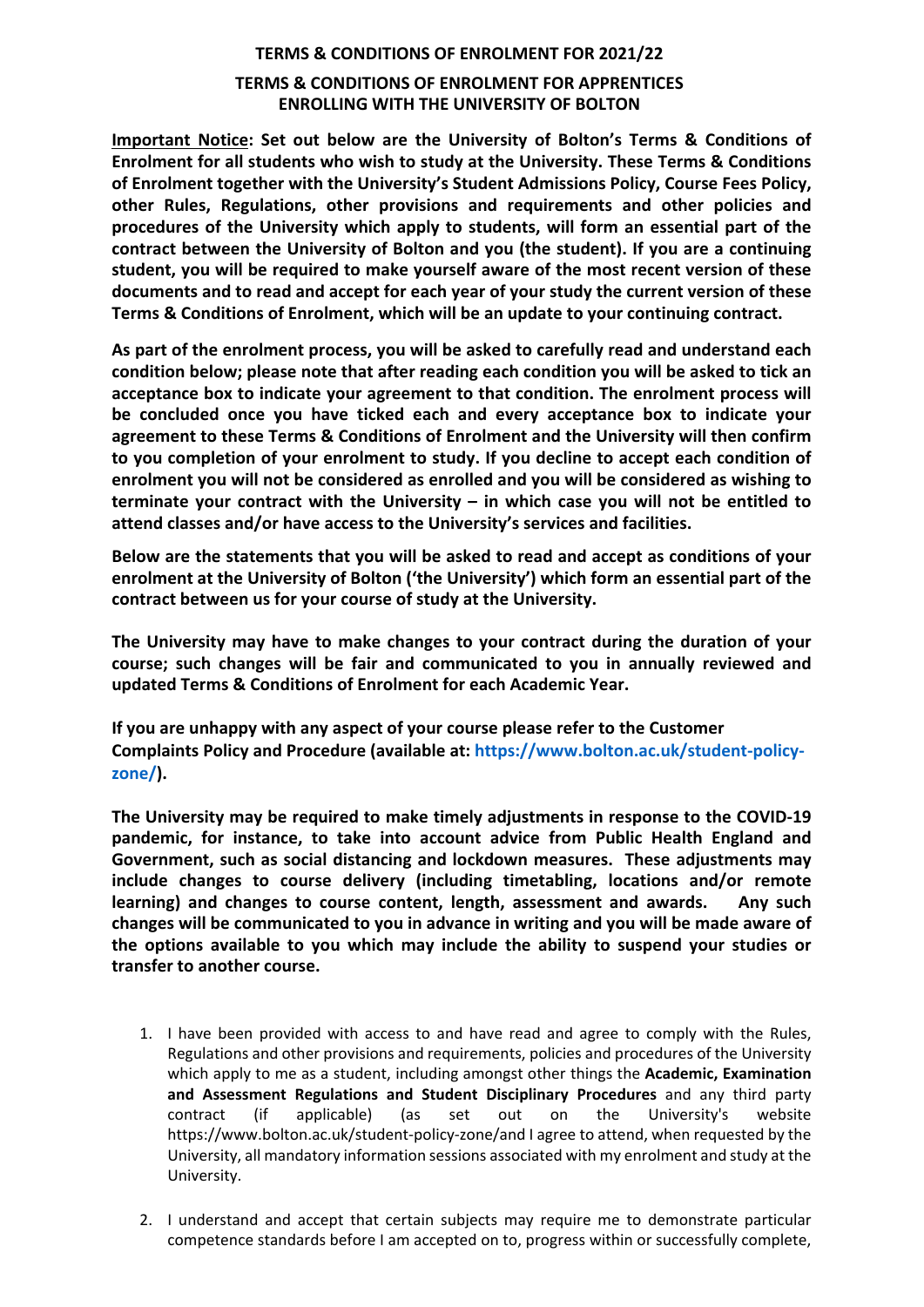a course or programme of study. I accept that whilst the University will make reasonable adjustments to ensure that I am not disadvantaged in demonstrating my competence, no adjustments will be made to competence standards deemed justifiable to the course or programme of study in question.

- 3. I understand and accept it is a condition of my entry on to the course, and my subsequent continuation on the course, that I remain employed by my course sponsor (my employer) and that my course sponsor has a contract with the University.
- 4. I understand and accept that if I am registered on a course of study leading to a professional qualification I may also be subject to regulations relating to fitness to practice which are drawn up in light of guidance issued by the relevant professional body.
- 5. I accept a place on the course as stated in the on-line enrolment and I agree that I will undertake my studies in a diligent and responsible manner.
- 6. I understand and accept that the University will make every effort to provide education services with reasonable care and skill and in the manner set out in its published material. I accept that the University cannot guarantee that teaching and supervision will be provided by any particular named individuals or mode of delivery. I understand that the content of individual courses are under constant academic review and may change from time to time and any change to a course will be made in consultation with enrolled students affected by the change and in accordance with Modification to a Taught Programme Published Guidelines (available at: https://www.bolton.ac.uk/student-policy-zone/which will be exercised fairly and reasonably and which I will be entitled to receive fair and reasonable notice. The content of course modules and mode of associated assessments may be updated on an annual basis. This is to ensure that all modules are up to date and responsive to employment and sector needs. The published course material and the programme specification contain indicative 'optional modules' that may be subject to change due to circumstances outside of our control. For this reason we cannot guarantee to run any specific optional module. I further understand that I am able to withdraw from my course of study in accordance with the Course Fees Policy if I am adversely affected by any change to my course.
- 7. I understand and accept that external factors such as a pandemic, industrial action or other circumstances beyond the control of the University may make it impossible for the University to provide those education services offered. For this reason the University may have to make variations and will make every effort to minimise any disruption that may result from such changes and will seek to provide fair and reasonable remedy to those adversely affected by such disruption.
- 8. I understand and accept it is a condition of my entry on to the course, and my subsequent continuation in each Academic Year, that I formally enrol for each year of study using the University's on-line enrolment process.
- 9. I understand and accept that the tuition fees for my course are paid by my course sponsor (my employer) in accordance with the contract that my course sponsor has with the University.
- 10. I understand and agree to comply with the University's Course Fees Policy which is reviewed and updated each Academic Year and is available in the Student Policy Zone (accessible via: https://www.bolton.ac.uk/student-policy-zone/ ).
- 11. **I understand and accept that, as set out in the Course Fees Policy (available in the Student Policy Zone at:** https://www.bolton.ac.uk/student-policy-zone/ **), if my course fees are not fully paid by my course sponsor then I may be subject to a range of actions up to and including being withdrawn from my course, being prohibited from attending the University's Degree Congregation and having my final results transcript and award certificate withheld.**
- 12. I understand and I am fully aware that providing false or inaccurate information including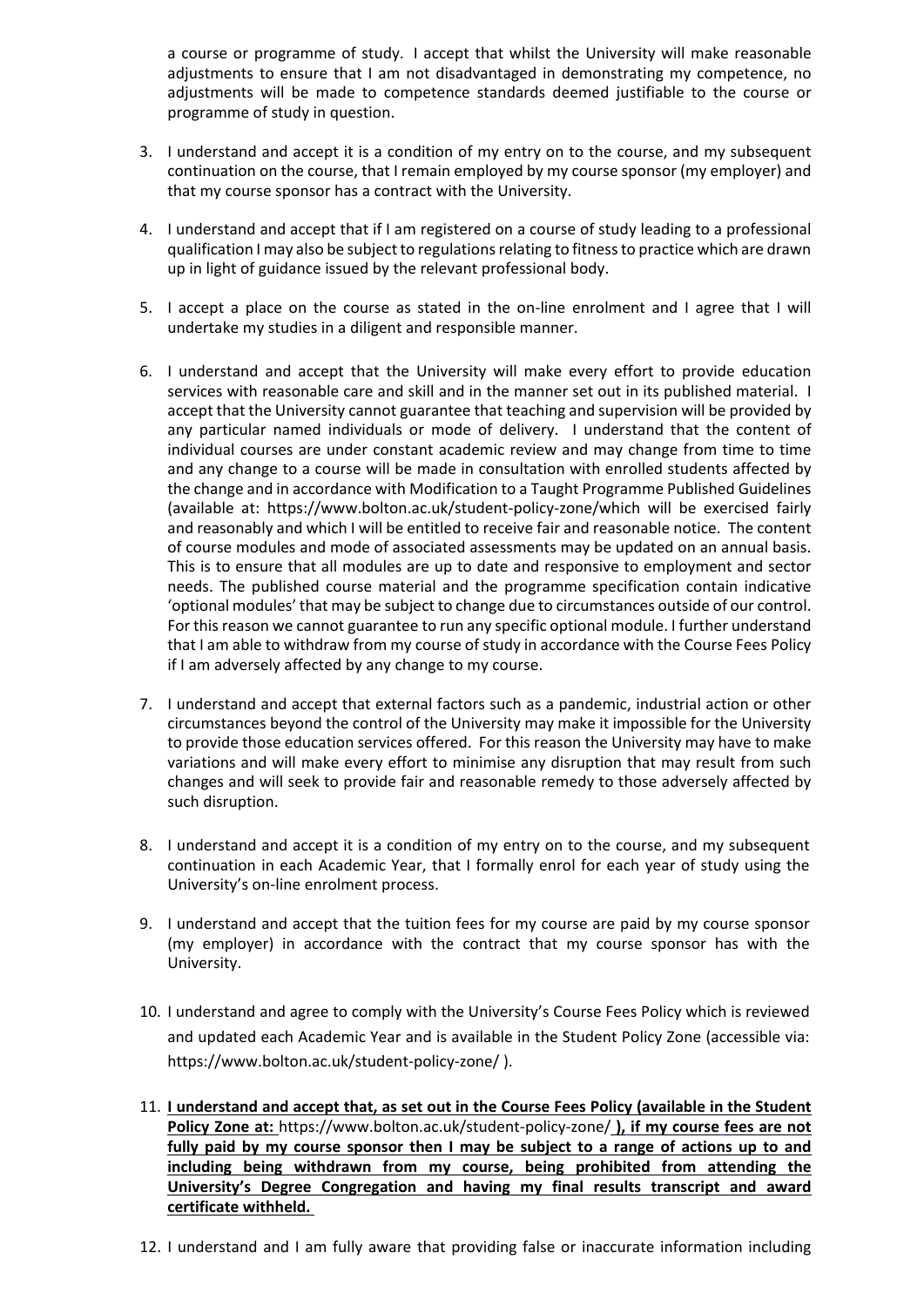verification of my identity when enrolling can lead to disciplinary, financial and legal action being taken against me, to my enrolment on the course being cancelled or restricted and any contributor to my course fees or funding being so informed. I understand and I am fully aware that if my course involves a professional accreditation or potential registration, it may also lead to consideration of fitness to practise in line with the fitness to practise procedure available in the Student Policy Zone (accessible via: https://www.bolton.ac.uk/student-policyzone/).

- 13. I agree to provide and keep updated an emergency contact name and details for use by the University at its discretion.
- 14. I understand and agree to the University holding and processing my personal data, including special category and criminal convictions and offences personal data, contained in my student record, obtained from me or other people or agencies whilst I am a potential, current or past student of the University as set out in the current Data Protection Policy and Student Privacy Notice (Processing Your Personal Data) that explain how the University collects, processes and uses personal data, available in the Student Policy Zone (accessible via https://www.bolton.ac.uk/student-policy-zone/ ). I understand and I am fully aware of the University's policies relating to data protection.

I understand and agree that where I am (i) employed by a third party during my studies and/or (ii) sponsored by my employer or a funder, such third parties may have a direct interest in my status as a student and information regarding my progression, performance and attendance may be shared with my employer, course sponsor or funder.

I understand that in some circumstances, it may be necessary for the University to transfer my personal data to a country outside the UK and European Economic Area (for example, if I undertake a course in such a country, or that is my country of origin) and that by completing this on-line enrolment I consent to the transfer of data in these circumstances and for those purposes.

- 15. I agree to the disclosure to third parties (who demonstrate to the University's satisfaction an acceptable and justifiable need to know) of the fact that I am registered for an award of the University and my enrolment status, course details and academic results.
- 16. I agree to the University using data in the form of photographs of classroom situations or general activity in common areas of the University as part of its general marketing materials (where I may be present) and I agree to the University recording lectures and presentations (where I may attend such activities) for later access as part of the University's learning resource.
- 17. I understand and agree that the ownership of any intellectual property arising during the course of my studies at the University will in the first instance belong to the University to enable the protection of the ownership rights of all parties involved and that I may ask for a transfer of the intellectual property back to me (which will not be unreasonably withheld) in accordance with the University's Intellectual Property Rights Policy available in the Student Policy Zone (accessible via https://www.bolton.ac.uk/student-policy-zone/ ).
- 18. I confirm that the information I have provided to satisfy and complete my enrolment at the University is to the best of my knowledge correct.
- 19. I understand and agree that if I am aware or subsequently become aware of any personal circumstances in the past or present that may reasonably be regarded as materially affecting my enrolment as a student of the University then I must promptly inform the Student Data Manager in the Student Data Management Department in writing.
- 20. I understand and agree that I must declare all information relating to any criminal convictions in the period between application and enrolment promptly to the Admissions Team in writing prior to enrolment.